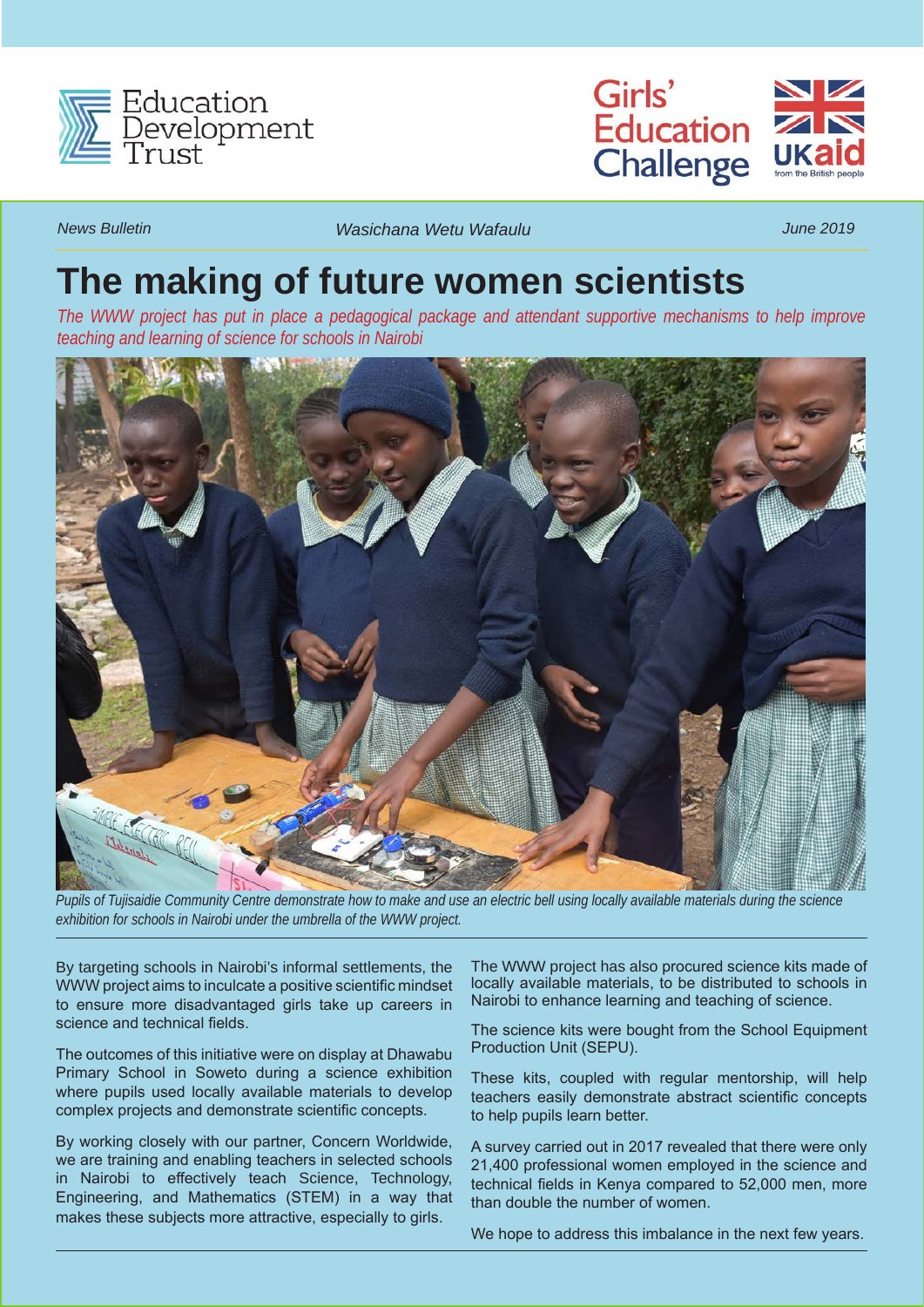## **Girls showcase ingenious scientific models**

*Pupils from schools in Nairobi's Soweto slums used locally available materials to develop ingenious projects and demonstrate understanding of scientific concepts during the science exhibition* 



**1.** *A girl from Edelvale Primary School in Nairobi demonstrating a scientific experiment relating to gases and liquids during the exhibition.*

**2.** *A girl from of Glory Elite Junior School in Nairobi explaining a model showing the arrangements of planets in the solar system during the exhibition.*

**3***. A girl from Tujisaidie Community Centre in Nairobi showcase a fan which can blow a current of air through grain to remove the chaff.*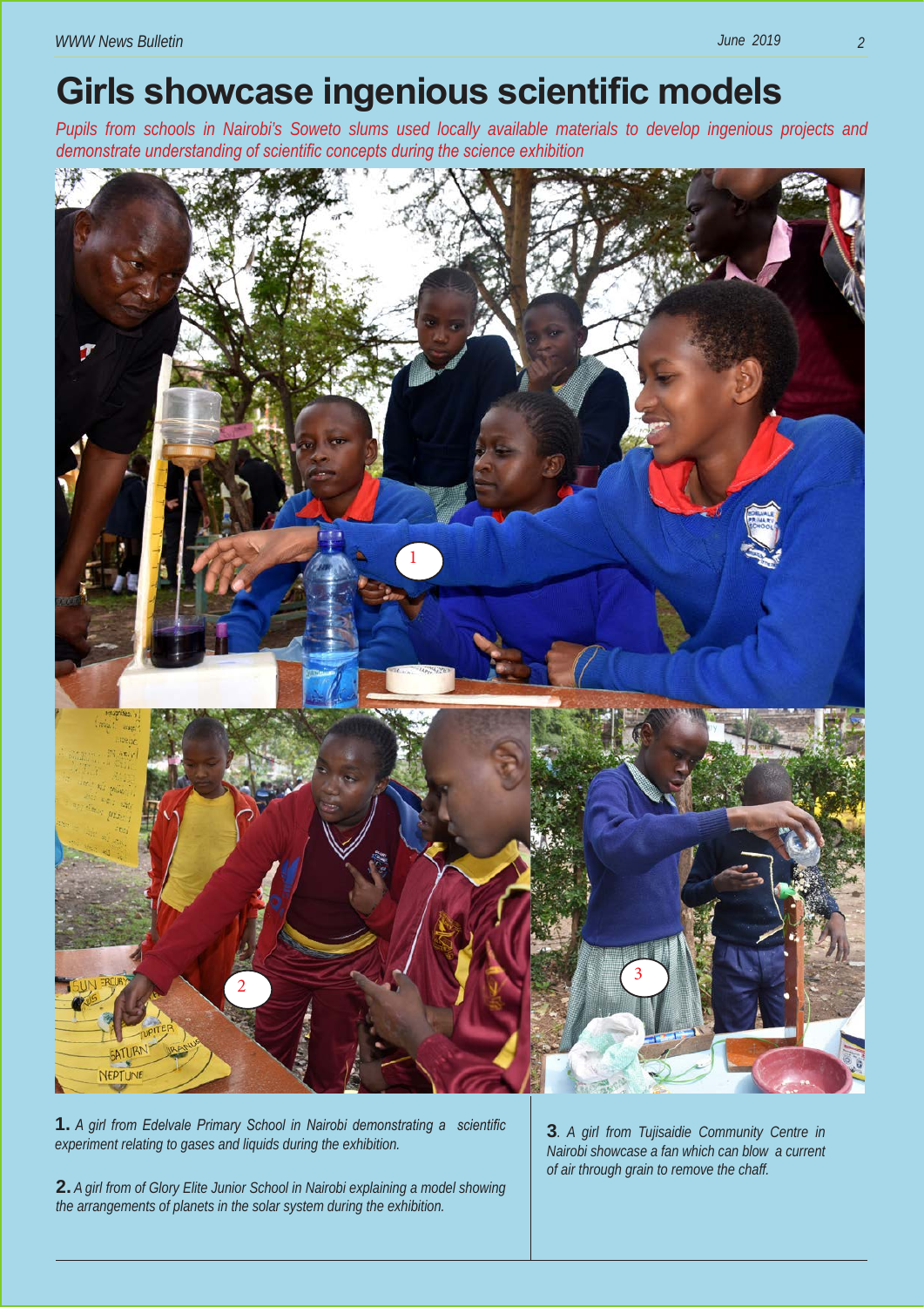## **Cash transfers: Securing girls' education**

*Susan is among more than 1,900 vulnerable households in arid and semi-arid lands and urban slums in Kenya receiving monthly cash transfers through their mobile phones from the WWW project*



*Susan Mwikali feeding her pigs which she keeps behind her house in Mukuru slums, Nairobi. She bought them using funds given by the project.*

To earn a living, Susan forages in a dumpsite near her house in the sprawling Soweto slums in Nairobi, Kenya.

Sifting through unsorted rubbish and garbage, she picks plastics and other valuable items for sale to feed her family.

In August last year, she was among those selected by the WWW project to receive cash transfers to support her daughter's education.

Over time, she saved the money and bought pigs, which she hopes to breed and sell so she can generate enough money to pay for her daughter's secondary school fees next year.

The first-born daughter is currently in class eight at a local primary school. She also has another daughter in baby class.

She is among more than 1,900 vulnerable households in arid and semi-arid lands and urban slums in Kenya receiving monthly cash transfer through their mobile phones from the WWW project.

Vulnerable families receive direct financial support to enable them cover costs of schooling. It seeks to address economic challenges facing the households with a view to enabling them find alternative ways of survival.

The families are encouraged to save part of the funds and start small businesses to enable them pay school fees for the girls when they get to secondary school and also buy items necessary for their schooling.

The project aims to improve learning and transition of marginalised and vulnerable girls in Kenya.

I started getting the cash transfer from the WWW project last year  $(2018)$  in August. The money has greatly helped my daughter in school. We are always asked to pay Ksh 500 every month for tuition. Before, I could not pay for the tuition but now I can pay for her. I saved the money and bought pigs. When they breed, I'll sell them and get money to pay for my daughters' secondary school fees.





Before my mum started getting the money, I used to be sent home for school levies because she did not have the money. Since class seven, I have never been sent away from school because of the money my mum gets from the WWW project. She can also afford to buy for me all the items required in school. I want to pursue my education to university and become a pilot.

PURITY